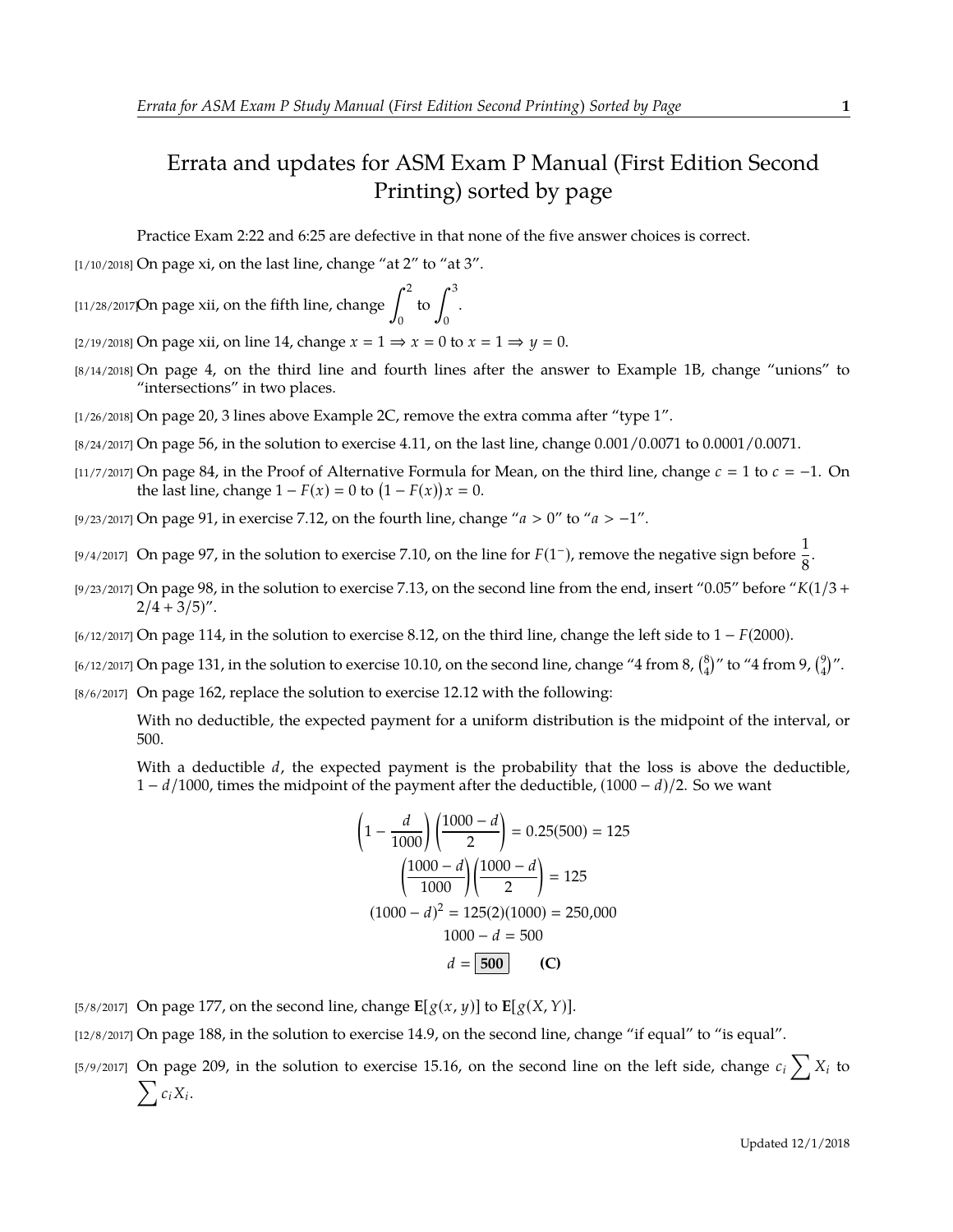[7/20/2017] On page 232, replace the second line with

Var(Y | X = 0.2) = 
$$
\frac{0.316}{0.648} - \left(\frac{0.424}{0.648}\right)^2 = \boxed{0.059518}
$$

[8/13/2017] On page 237, in the solution to exercise 17.2, on the displayed line, replace  $Pr(A \cup B)$  with  $Pr(A \cap B)$ . [9/4/2017] On page 239, in the solution to exercise 17.7, on the first displayed line, change  $f_X(5)$  to  $f_X(0.5)$ . [7/20/2017] On page 253, replace the solution to exercise 18.7 with:

Use the double expectation formula. Let *W* be the sentence and *X* be the amount of time in prison. Then

$$
\mathbf{E}[X] = \text{Pr}(\text{parole}) \mathbf{E}[X \mid \text{parole}] + (1 - \text{Pr}(\text{parole})) \mathbf{E}[X \mid \text{no parole}]
$$

$$
= \frac{2}{3} \mathbf{E}[X \mid \text{parole}] + \frac{1}{3}(4.5)
$$

To calculate  $E[X | \text{parole}]$ , we use the double expectation formula again. Let  $Y = X | \text{parole}$ . If  $W < 4$ , then the criminal is expected to serve 2 years; otherwise he is expected to serve *W*/2.

$$
\mathbf{E}[Y] = \Pr(W < 4) \mathbf{E}[Y \mid W < 4] + \Pr(W \ge 4) \mathbf{E}[Y \mid W \ge 4] = \frac{1}{3}(2) + \frac{2}{3}(2.5) = \frac{7}{3}
$$

Putting our two calculations together,

$$
E[X] = \frac{2}{3} \left( \frac{7}{3} \right) + \frac{1}{3} (4.5) = 3 \frac{1}{18} = \boxed{3.05556}
$$

 $[8/13/2017]$  On page 278, in formula (20.8), replace  $i = 1$  at the bottom of the summation sign with  $i = 0$ .

[7/24/2017] On page 289, in the solution to exercise 20.21, on the fist line of the page, change "admission" to "admissions". On the third line of the page, change  $(0.2<sup>2</sup>)$  to  $(0.2)$ .

[8/13/2017] On page 316, in the solution to exercise 22.15, on the third displayed line, replace d*y* with d*x*.

[8/4/2017] On page 331, in the solution to exercise 23.3, on the second-to-last line, put Φ before  $\left(\frac{-3}{\epsilon_0}\right)$ 4 .

<sup>[9/11/2017] On page 345, in the solution to exercise 24.5, on the fourth line, replace  $\rho^2(1-\sigma_Y^2)$  with  $\sigma_Y^2(1-\rho^2)$ .</sup>

[9/14/2017] On page 345, in the solution to exercise 24.8, onthe second line, change **E**[*X* | *Y* − 10] to **E**[*X* | *Y* 10].

[12/1/2018] On page 350, on the first line of Example 25B, change "An life" to "A life".

[6/12/2017] On page 357, in the solution to exercise 25.11, on the fifth line, change "loss size" to "payout". On the sixth line, replace "do no" with "do not".

[8/15/2017] On page 357, in the solution to exercise 25.12, on the last line of the page, change 2,000,000 to 1,000,000.

[6/12/2017] On page 361, on the tenth and eleventh lines, change *Y<sup>i</sup>* to *Y*.

*(*<sup>6/16/2017) On page 375, on the last line, change  $\frac{\partial^2 M}{\partial X \partial Y}$  to  $\frac{\partial^2 M}{\partial t_1 \partial t}$ </sup>  $\frac{\partial^2 M}{\partial t_1 \partial t_2}$ .

- [6/16/2017] On page 376 in Table 27.1 on the last line, change the argument (0) to (0,0) in both places, and change ∂ <sup>2</sup>*M*  $\frac{\partial^2 M}{\partial t_i \partial t_j}$  to  $\frac{\partial^2 M}{\partial t_1 \partial t}$  $\frac{\partial H_1}{\partial t_1 \partial t_2}$ .
- [8/16/2017] On page 379, in exercise 27.13, on the displayed line, put a negative sign in front of the first  $\infty$  on the right.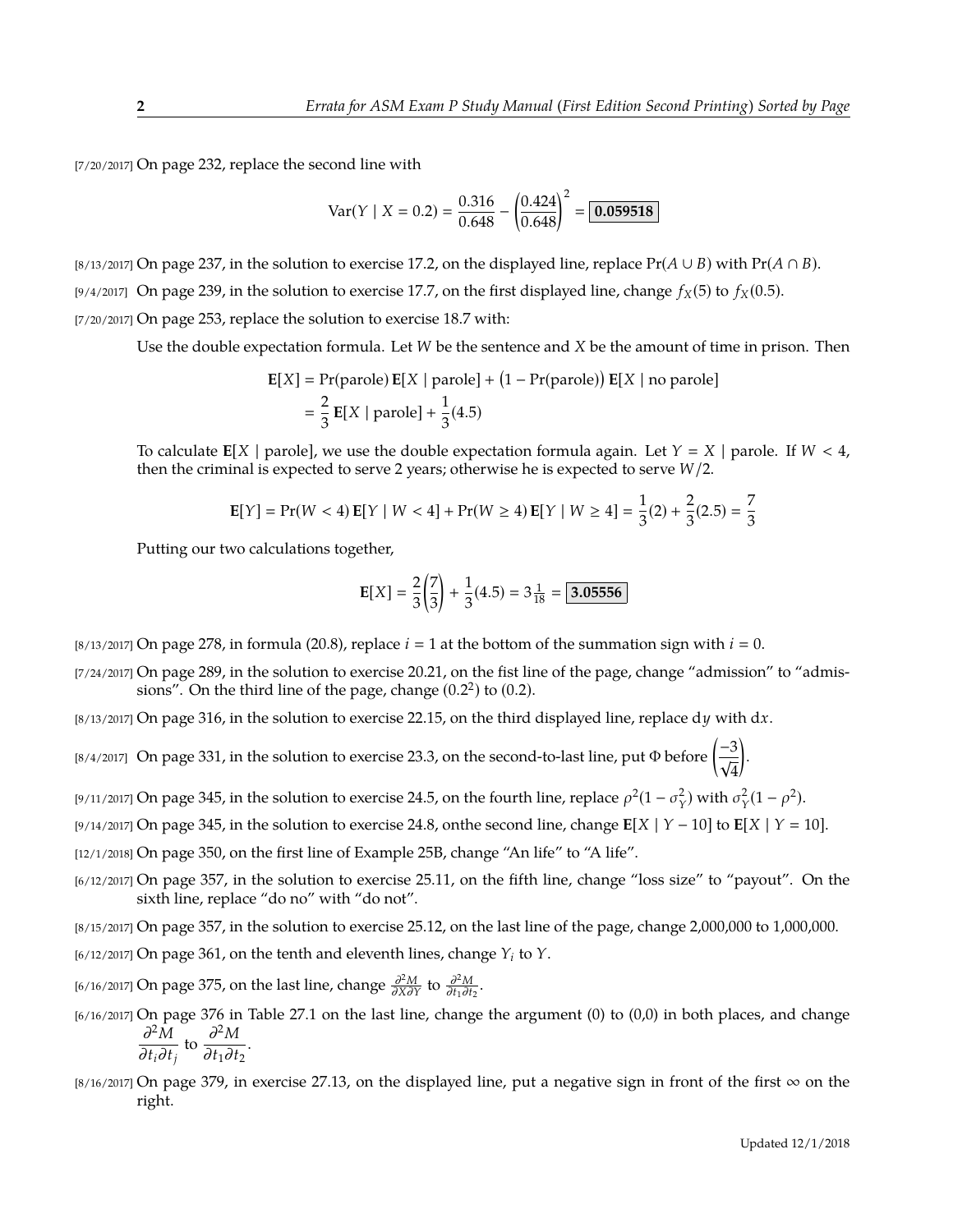[6/22/2017] On page 381, in exercise 27.21, on the first line, delete "independent".

- [8/15/2017] On page 381, in the solution to exercise 27.1, on the second to last line of the page, delete the negative sign after the equals sign.
- $_{[8/16/2017]}$  On page 391, on the second line of the answer to Example 28C, change  $\sqrt(y)$  to  $\sqrt{y}.$  On the fourth line, change  $|h_i(y)|$  to  $|h'_i$  $\binom{r}{i}(y)$ .
- [10/15/2017]On page 427, in question 10, on the third line, replace  $p(x)$  with  $p(n)$ .
- [5/8/2017] On page 429, in question 22, on the last line of the question, replace  $1/2a^3$  with  $2/a^3$ . None of the answer choices is correct.
- [9/19/2017] On page 452, in question 14, multiply the five answer choices by 0.1:
	- (A) 197.8 (B) 203.9 (C) 207.0 (D) 213.1 (E) 217.2
- [5/19/2017] On page 461, in question 23, on the second line, insert 1/2 before  $e^{-x/2}$ .
- [9/16/2017] On page 470, in the solution to question 13, 6 lines and 4 lines from the end (once apiece), change  $100\theta(2 + \theta)$  to  $100(2 + \theta)$ ; delete  $\theta$ .
- $[7/20/2017]$  On page 478, in the solution to question 8, on the first line of the page, the first sum should be from  $n = 2$ , not  $n = 1$ .

 $[6/25/2018]$  On page 480, in the solution to question 16, change answer key (C) to (B).

[5/8/2017] On page 481, replace the last line of the solution to question 22 with

$$
= \frac{3}{7}\left(-\frac{1}{2^2} + \frac{1}{(2/3)^2} + \frac{4}{3}(2)\right) = \frac{3}{7}\left(\frac{14}{3}\right) = \boxed{2}
$$

[9/19/2017] On page 505, in the solution to question 6, on the line after "Set this equal to 2000", change 1000*e* <sup>0</sup>.<sup>25</sup> to  $1000^{0.25}u^{0.75}$ .

[9/19/2017] On page 507, in the solution to question 14, replace the last three lines with

$$
\mathbf{E}\left[1000\max\left(0, \frac{5-T}{5}\right)\right] = 1000 \int_0^5 0.1\left(\frac{5-t}{5}\right) e^{-t/10} dt
$$

$$
= 1000 \left(\frac{5-t}{5}(-e^{-t/10})\Big|_0^5 - 0.2 \int_0^5 e^{-t/10} dt\right)
$$

$$
= 1000 \left(1 - 2(1 - e^{-0.5})\right) = 213.06 \tag{D}
$$

 $\left[11/7/2017\right]$  On page 508, in the solution to question 20, on the fifth line, replace  $Pr(X > 0)$  with  $Pr(X = 0)$ . On the seventh line, replace  $E[X^2]$  with  $E[X]^2$ .

[9/27/2017] On page 515, replace the solution to question 11 with

We want the  $60^{th}$  percentile of correct answers to be 17.5, rather than 18, to take the continuity correction into account . The number of correct answers is binomial with parameters 30 and *p*. The mean is 30*p* and the variance is  $30p(1 - p)$ . The 60<sup>th</sup> percentile of a standard normal distribution is 0.253.

$$
30p + 0.253\sqrt{30p(1-p)} = 17.5
$$

$$
0.253\sqrt{30p(1-p)} = 17.5 - 30p
$$

$$
1.92027p - 1.92027p2 = 900p2 - 1050p + 306.25
$$